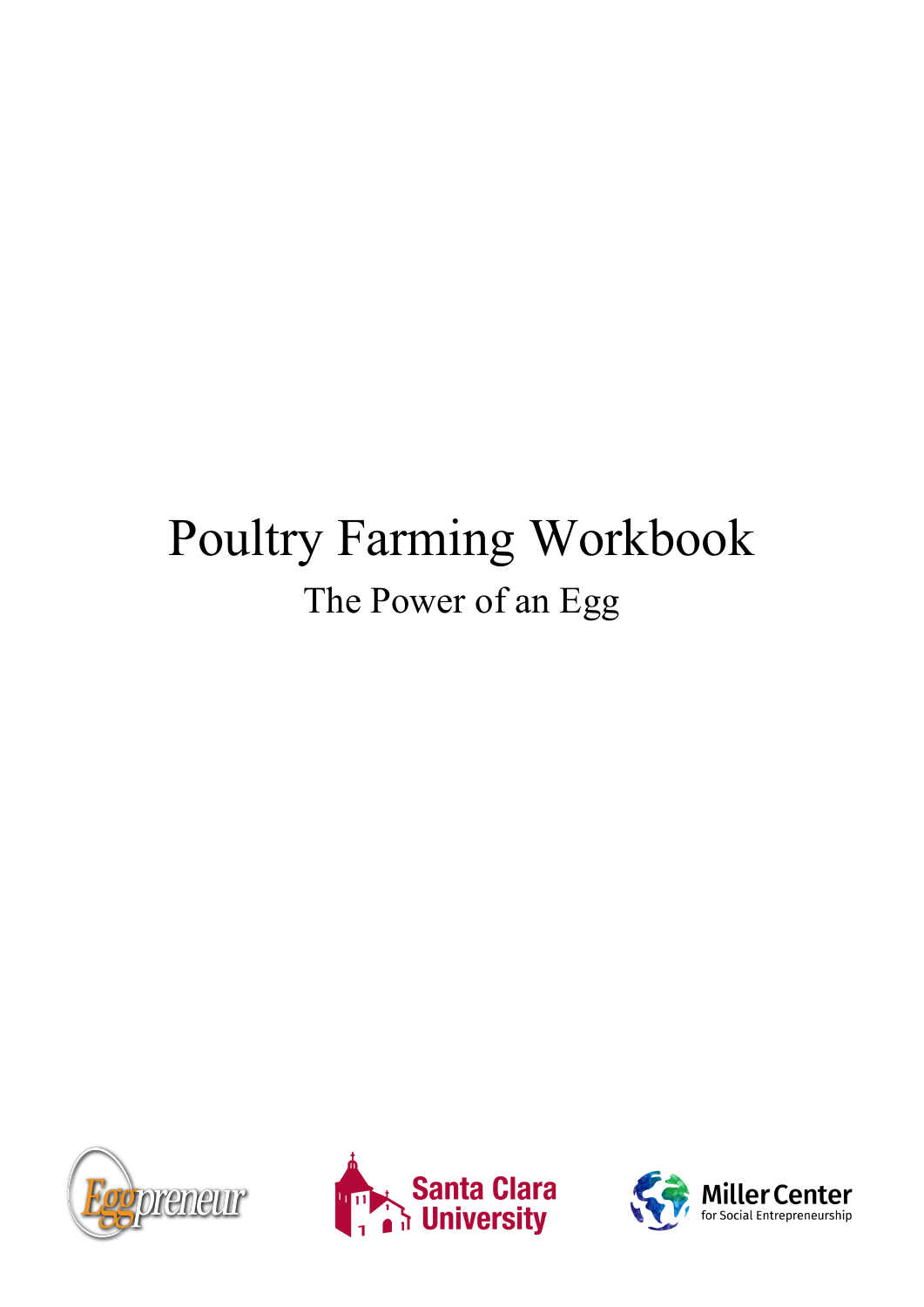## Instruction to Users

This workbook is meant for use both during and after the Eggpreneur training workshop. During the workshop, this guide will correspond to certain activities presented in the training slides. The Eggpreneur trainer will refer you to certain sections of this workbook at the appropriate time. The tables and charts in the appendices are meant for use after the training workshop. They will be helpful for recording everyday tasks that are required to be a successful poultry farmer.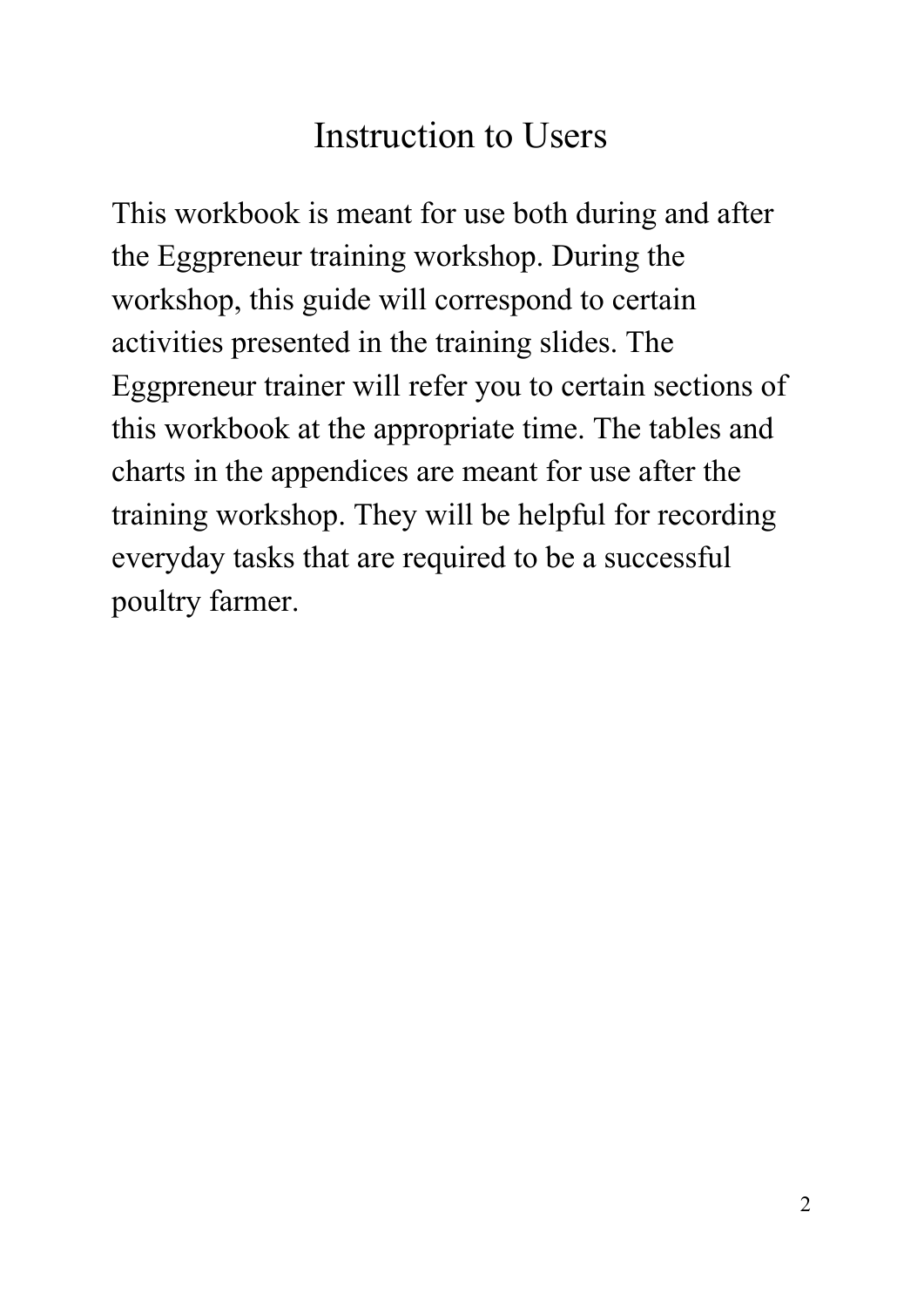# Table of Contents:

<span id="page-2-0"></span>

| <b>Expected Cost Table:</b>                 | 3  |
|---------------------------------------------|----|
| Budgeting (pt. 2)                           | 6  |
| Feed and Water Management                   | 7  |
| Marketing                                   | 8  |
| <b>Operational Record Keeping</b>           | 12 |
| Appendices                                  | 13 |
| Table 1: Recommended Saving Amounts         | 13 |
| Table 2: Expected Costs                     | 13 |
| Table 3: Expected Revenue                   | 13 |
| Table 4: Expected Profit                    | 13 |
| Table 5: Starting Budget and Estimated Cost | 14 |
| Table 6: Feed Amounts and Schedule          | 15 |
| Table 7: Feeding Schedule for Weeks 1-5     | 16 |
| Table 8: Daily Feeding Schedule Template    | 17 |
| Table 9: Feed Cost                          | 18 |
| Table 9: Daily Egg and Chicken Counts       | 19 |
| Table 10: Meat Sales Record Template        | 20 |
| Table 11: Egg Sales Record Template         | 21 |
| Table 12: Vaccination Record Template       | 22 |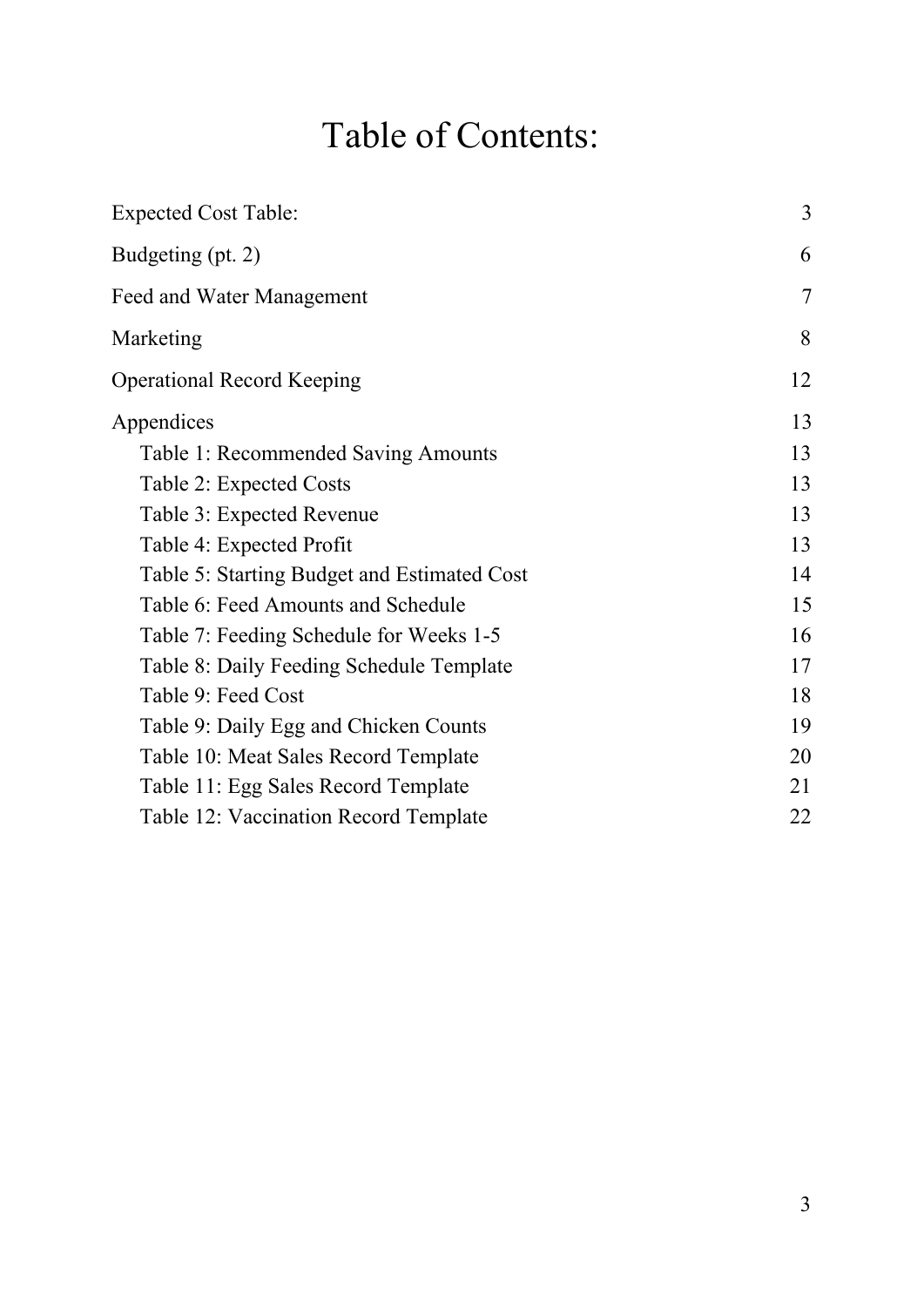### Marketing

#### <span id="page-3-0"></span>What is your product?

*Pick any product that you might want to sell (eggs, school uniforms, rosaries) and describe it. It may also be helpful to sketch a picture.*

#### Who is your customer?

*Using the product you previously described, answer each question.*

Who are the people that will buy your product?

Do they live close to you? Do they live in another country?

How much spending money do they have?

Why will they want your product?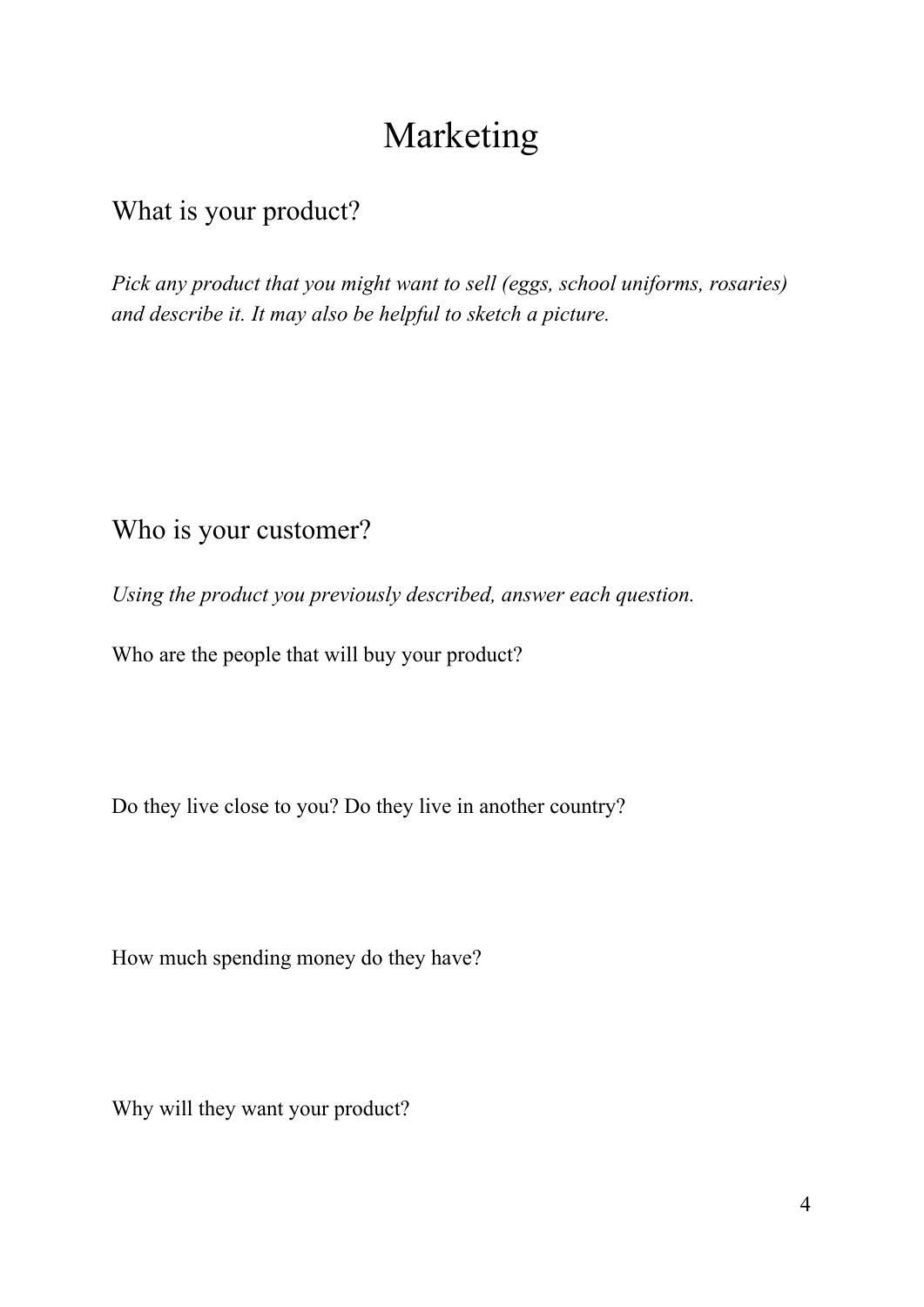*In addition, why do you think it is important to be able to define your target population (customer)?*

#### Where will you sell your product?

*Pick two locations where you could sell your product. List the pros and cons of each in the table below:*

|          | Pros: | Cons: |
|----------|-------|-------|
| Place 1: |       |       |
|          |       |       |
|          |       |       |
|          |       |       |
|          |       |       |
| Place 2: |       |       |
|          |       |       |
|          |       |       |
|          |       |       |
|          |       |       |

*Based on the pros and cons, which place do you think would be best? Why? Explain below and discuss with a partner.*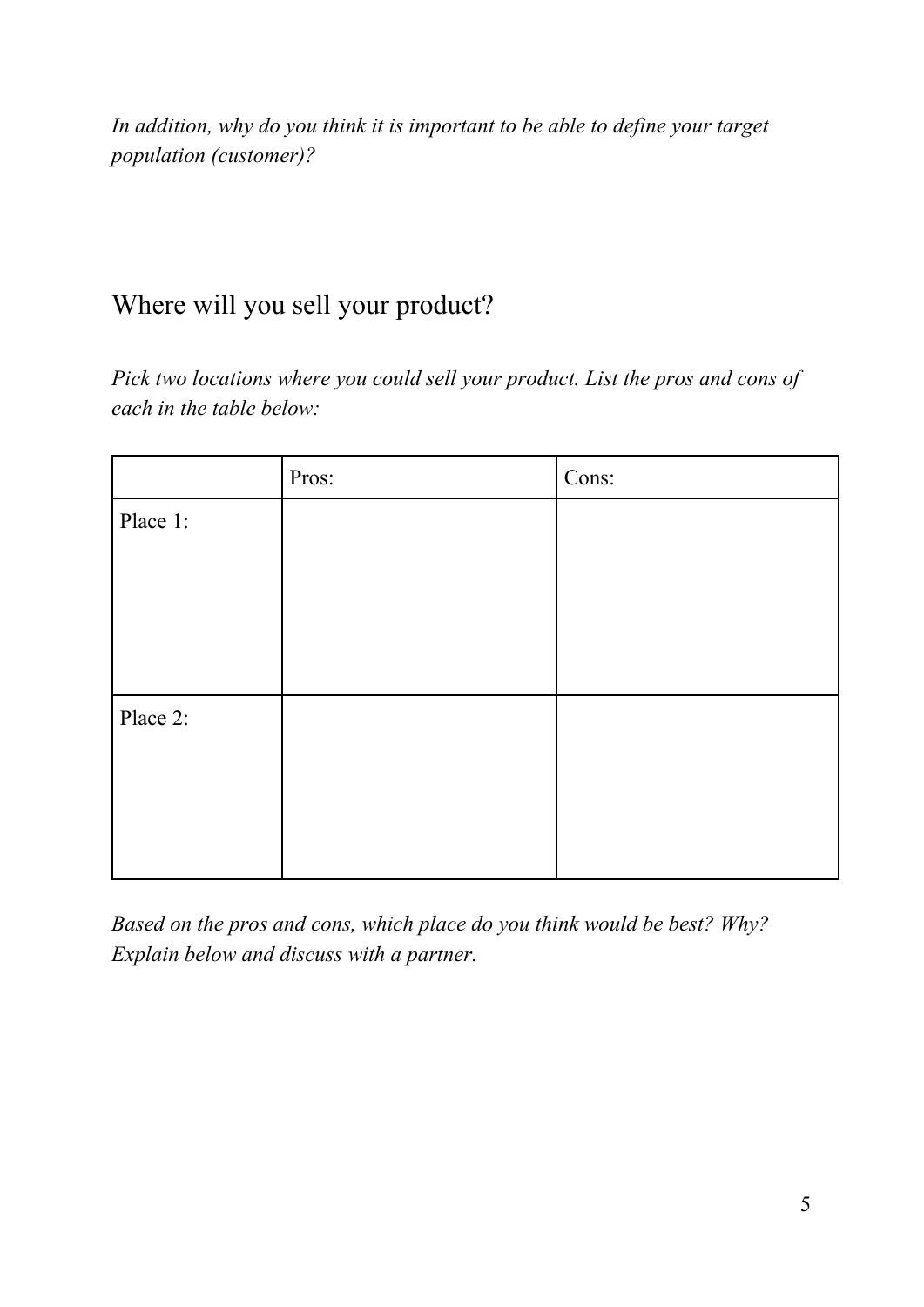### What will the price be?

*Fill out the table by answering these three questions:*

- *1.* What are some products (in your selling location) that are similar to yours? List them in column 1. *For example, if you were selling school uniforms, you may name the other companies in the area that also sell school uniforms.*
- 2. What are the prices that the other competitors charge for their products? *Place these in the appropriate places in column 2.*
- *3.* How does your product compare with these other products? Are the competitor's products of higher or lower quality than yours? *Place your answer in column 3.*

| Column 1          | Column <sub>2</sub>     | Column 3                                      |
|-------------------|-------------------------|-----------------------------------------------|
| Similar products: | <b>Price of Product</b> | Higher or lower quality<br>than your product? |
| Product 1:        |                         |                                               |
| Product 2:        |                         |                                               |
| Product 3:        |                         |                                               |

*Finally, determine a price for your produce based on the competitor's prices and their quality.* Price: